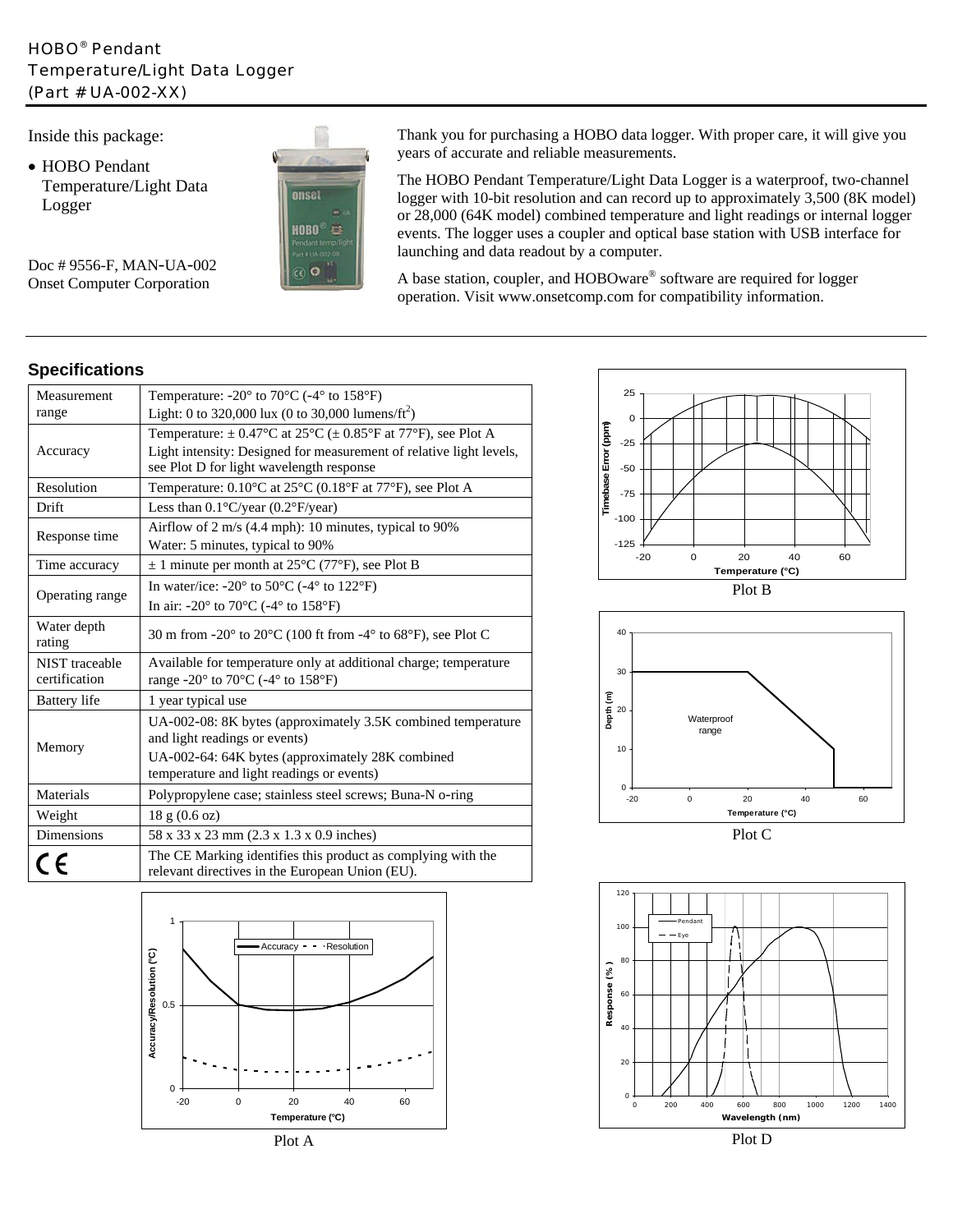### **Deployment/Mounting**

The Light Sensor response is roughly cosine dependent with the angle from vertical. Therefore, whether outdoors or underwater, the logger must be mounted horizontally so that the sensor is pointing straight up towards the sky.



Attach the logger to a flat surface using glue, a tie, or a rubber band, making sure that the sensor is pointing up.



#### **Connecting the logger to a computer**

The HOBO Pendant logger requires either of the following to connect to the computer:

• Pendant Optic USB Base Station & Coupler (part # BASE-U-1); HOBOware 2.1 or later

#### **OR**

• Optic USB Base Station (part # BASE-U-4) or HOBO Waterproof Shuttle (part # U-DTW-1); coupler (part # COUPLER2-A); HOBOware 2.2 or later

If possible, avoid connecting at temperatures below  $0^{\circ}$ C (32 $^{\circ}$ F) or above 50°C (122°F).

- 1. Plug the USB connector on the base station into an available USB port on your computer.
- 2. Insert the logger and the base station into the coupler, as shown in the following diagrams.

 For BASE-U-1, make sure that the logger is inserted in the end of the coupler that has the magnet, and that the ridges on the base station and logger are aligned with the grooves in the coupler.



 For BASE-U-4 or the HOBO Waterproof Shuttle, firmly insert the optical end of the base station into the D-shaped end of the coupler, and make sure that the ridge on the logger is aligned with the groove in the coupler.



- 3. If you are using the HOBO Waterproof Shuttle, briefly press the coupler lever to put the shuttle into base station mode.
- 4. If the logger has never been connected to the computer before, it may take a few seconds for the new hardware to be detected.
- 5. Use the logger software to set up the alarms, launch, and read out the logger.

You can read out the logger or check its status while it continues to log, stop it manually with the software, or let it record data until the memory is full. Refer to the software user's guide for complete details on launching, reading out, and viewing data from the logger.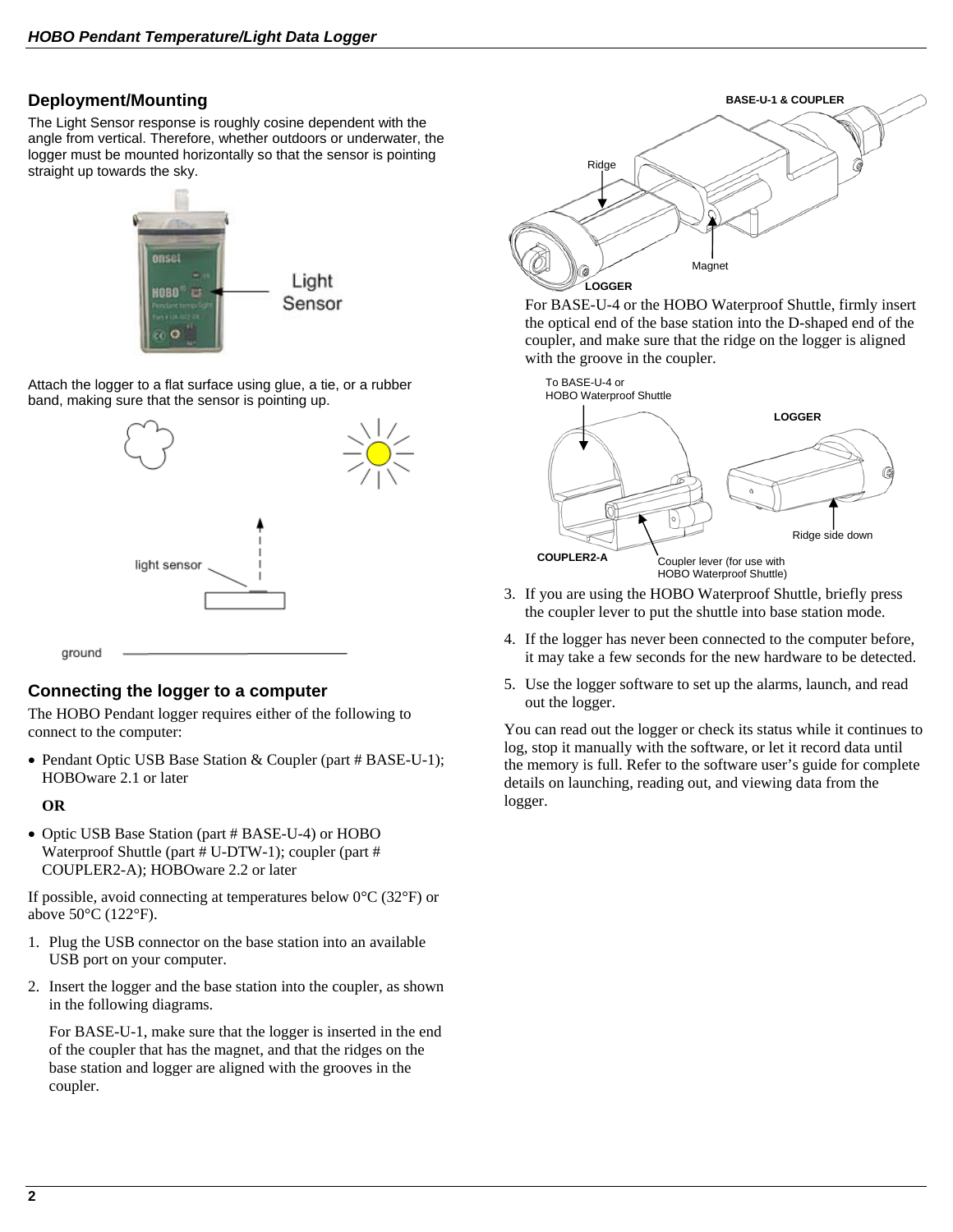# **Triggered start**

This logger can be configured to start at your command, using the magnet in the coupler to trigger a start.

- 1. Use the logger software to launch the logger with Trigger Start selected. Remove the logger from the coupler.
- 2. Bring the logger and an empty coupler or strong magnet to the deployment location.

**Important: Any magnet can trigger a start. This can be helpful, but it can also cause a premature start. Keep the logger away from strong magnetic fields until you are ready to begin logging.** 

- 3. When you are ready for the logger to start logging, insert the logger into the empty coupler (or place it next to a strong magnet) and remove it after three seconds. **Important: The logger will not launch if the base station is in the coupler.**
- 4. Verify that the logger's light is blinking at least every four seconds.

# **Sample and event logging**

The logger can record two types of data: samples and internal logger events. Samples are the measurements recorded at each logging interval (for example, temperature every minute). Events are independent occurrences triggered by a logger activity, such as Bad Battery or Host Connected. Events help you determine what was happening while the logger was logging.

### **Operation**

A light (LED) on the front of the logger confirms logger operation. The following table explains when the light blinks during logger operation.

| When:                                                                                                                      | The light:                                                                                                                                   |
|----------------------------------------------------------------------------------------------------------------------------|----------------------------------------------------------------------------------------------------------------------------------------------|
| The logger is logging                                                                                                      | Blinks once every one to four seconds<br>(the shorter the logging interval, the<br>faster the light blinks); blinks when<br>logging a sample |
| The logger is awaiting a start<br>because it was launched in<br>Start At Interval, Delayed<br>Start, or Trigger Start mode | Blinks once every eight seconds until<br>logging begins                                                                                      |

### **Light measurement**

The logger measures light intensity in units of lumens per square foot (US) or lux (SI). The light sensor in the Pendant logger measures a much broader spectrum of light wavelengths than are visible to the human eye. Plot D shows that the logger's response extends farther into ultraviolet and infrared wavelengths than the eye's response. This means the logger is useful for sensing wavelengths not visible to the eye, but it also may mean that the logger's readings will not correspond exactly to measurements made with a device having different spectral sensitivity. The light sensor is most useful for determining relative changes, rather than absolute values of intensity.

The logger has a very wide dynamic range of light sensitivity extending from complete darkness to somewhat beyond full daylight. The resolution steps are smaller at low light levels than at high light levels to allow useful measurements across this broad range of intensities. Intensity readings are maximum for light hitting the sensor directly on-axis and are reduced for light coming in at an angle. Readings can also be reduced by abrasions or dirt on the case above the light sensor.

### **Protecting the logger**

The logger can be damaged if the water depth rating is exceeded. The depth rating is approximately 30 m (100 ft) at temperatures below 20°C (68°F), but is less in warmer water. Refer to Plot C for details.

Do not store the logger in the coupler. Remove the logger from the coupler when you are not using it. When the logger is in the coupler or near a magnet, it consumes more power and will drain the battery prematurely.

Keep the logger away from magnets. Being near a magnet can cause false coupler events to be logged. It can also launch the logger prematurely if it was waiting for a trigger start.

**Note! Static electricity may cause the logger to stop logging.** To avoid electrostatic discharge, transport the logger in an anti-static bag, and ground yourself by touching an unpainted metal surface before handling the logger. For more information about electrostatic discharge, visit

http://www.onsetcomp.com/support/support.html.

Periodically inspect the desiccant and dry it if it is not bright blue. The desiccant pack is located in the cap of the logger. To dry the desiccant, remove the desiccant pack from the cap and leave the pack in a warm, dry location until the bright blue color is restored. (Refer to the "Battery" section for instructions on removing and replacing the logger cap.)

| <b>Temperature range</b>                                         | <b>Desiccant maintenance</b><br>schedule |
|------------------------------------------------------------------|------------------------------------------|
| Less than $30^{\circ}$ C (86 $^{\circ}$ F)                       | Approximately once per year              |
| 30 $\degree$ to 40 $\degree$ C (86 $\degree$ to 104 $\degree$ F) | Approximately every six<br>months        |
| Over $40^{\circ}$ C (104 $^{\circ}$ F)                           | Approximately every three<br>months      |